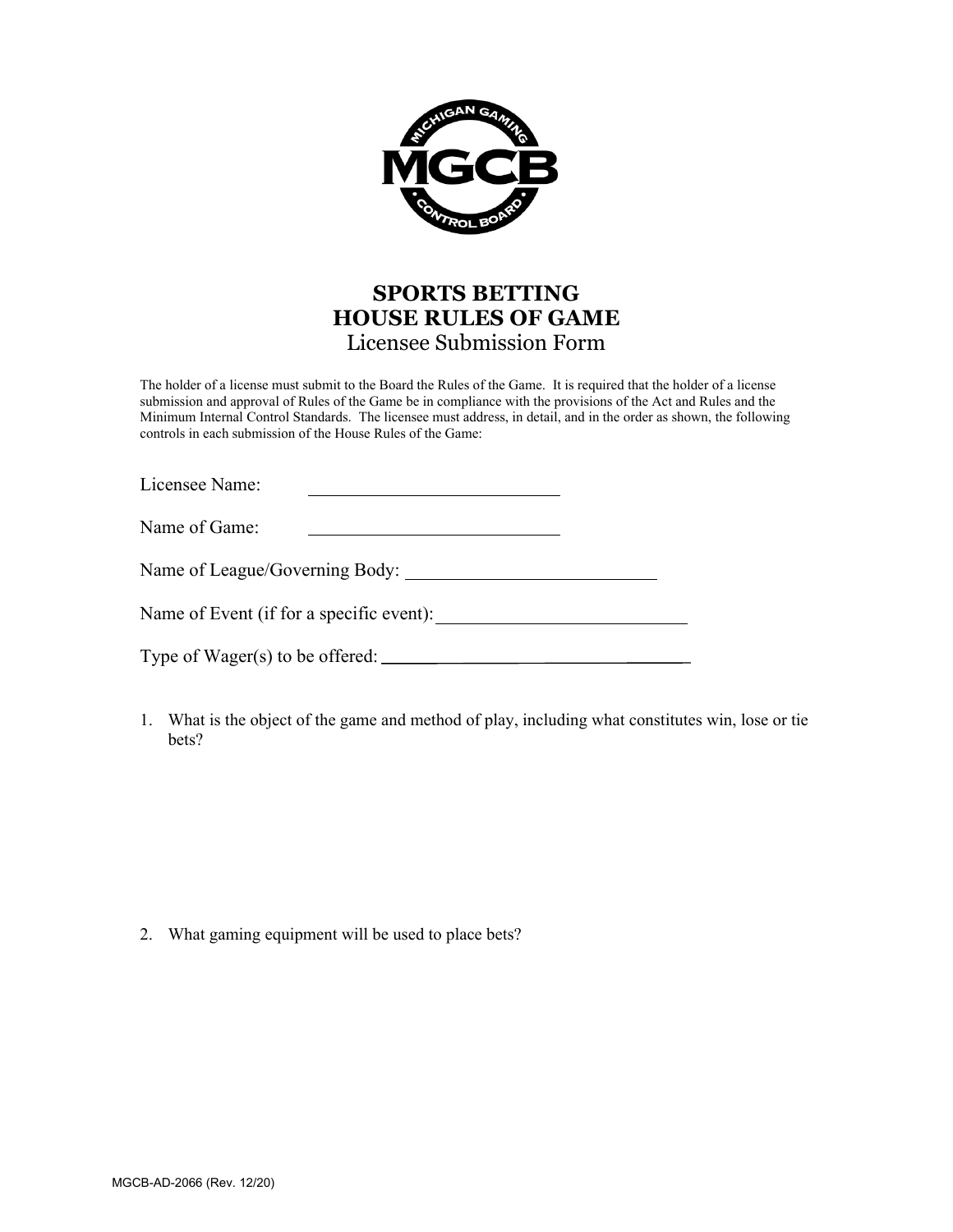- 3. Wagers and payout process for each type of available wager:
	- a. Describe the permissible wagers and payouts.

b. Describe the wagering methods.

c. Minimum and maximum wagers must be posted.,

- 4. For each game that uses the following, describe inspection procedures for:
	- a. Manual and electronic devices used to operate, display the outcome, or monitor sporting events: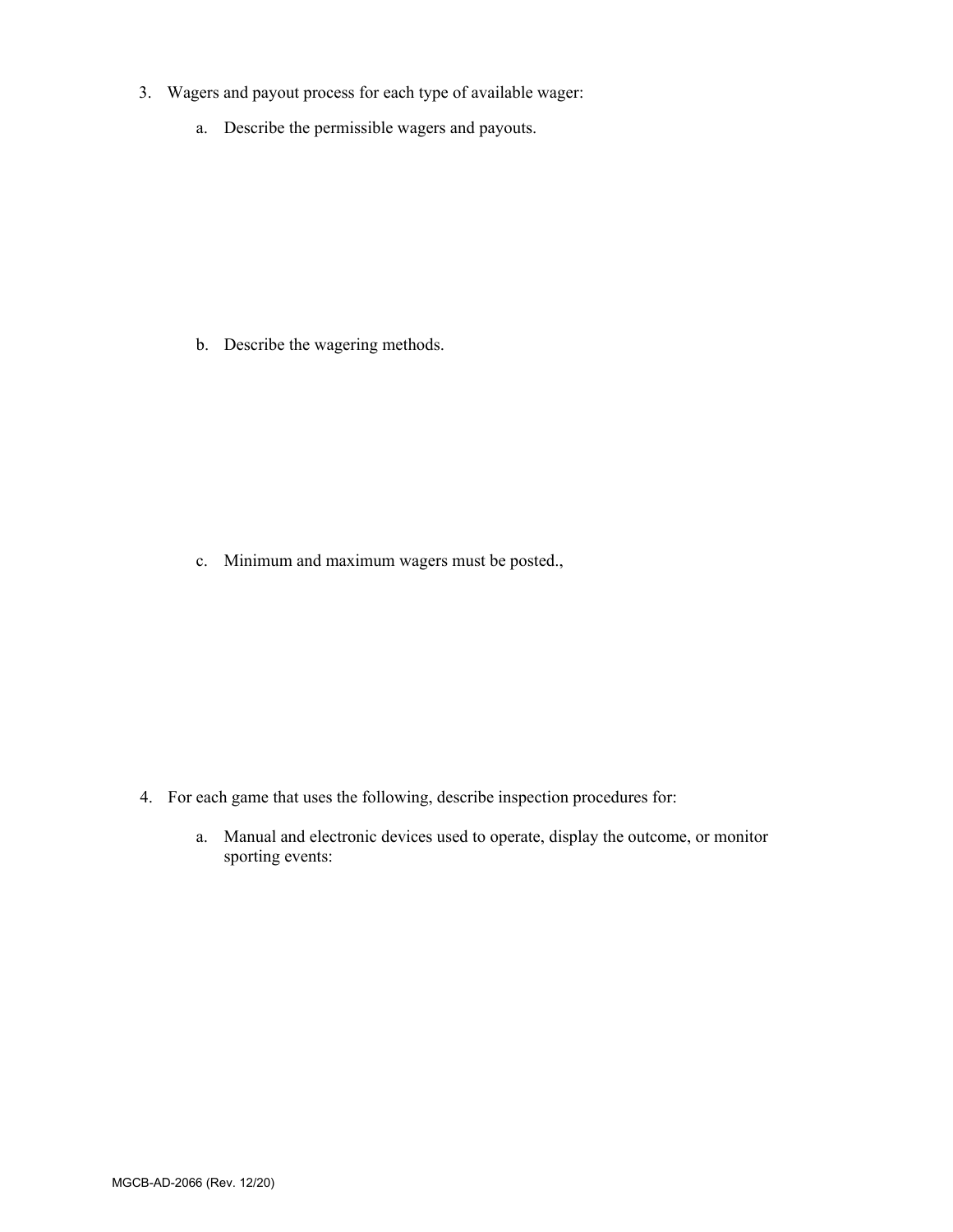5. Describe procedures for the collections of bets and payouts including all applicable requirements for IRS reporting purposes for large payouts.

6. Describe procedures for dispute arbitration including documenting disputes.

7. Describe procedures for handling suspected cheating, point shaving, line manipulation or irregularities that impact the integrity of gaming and immediate notification to MGCB.